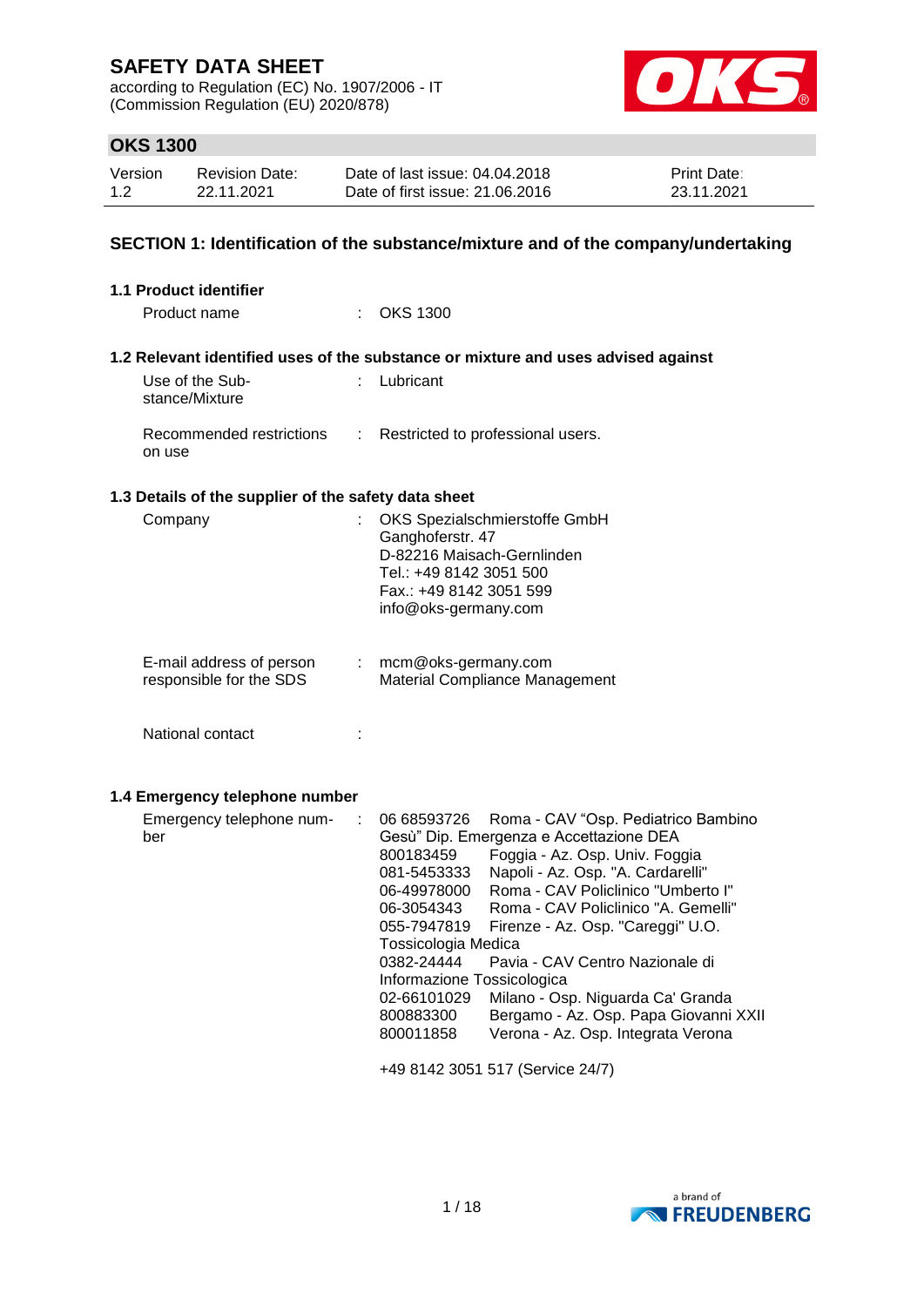according to Regulation (EC) No. 1907/2006 - IT (Commission Regulation (EU) 2020/878)



# **OKS 1300**

| Version | Revision Date: | Date of last issue: 04.04.2018  | <b>Print Date:</b> |
|---------|----------------|---------------------------------|--------------------|
| 1.2     | 22.11.2021     | Date of first issue: 21,06,2016 | 23.11.2021         |

### **SECTION 2: Hazards identification**

### **2.1 Classification of the substance or mixture**

| Classification (REGULATION (EC) No 1272/2008) |                                                          |  |  |
|-----------------------------------------------|----------------------------------------------------------|--|--|
| Aspiration hazard, Category 1                 | H304: May be fatal if swallowed and enters air-<br>ways. |  |  |
| ahol olomonte                                 |                                                          |  |  |

### **2.2 Label elements**

| Labelling (REGULATION (EC) No 1272/2008) |    |                          |                                                            |  |
|------------------------------------------|----|--------------------------|------------------------------------------------------------|--|
| Hazard pictograms                        | ×. |                          |                                                            |  |
| Signal word                              |    | Danger                   |                                                            |  |
| <b>Hazard statements</b>                 |    | H <sub>304</sub>         | May be fatal if swallowed and enters air-<br>ways.         |  |
| Supplemental Hazard<br><b>Statements</b> |    | <b>EUH066</b>            | Repeated exposure may cause skin<br>dryness or cracking.   |  |
| Precautionary statements                 | ÷  | Response:                |                                                            |  |
|                                          |    | $P301 + P310$            | IF SWALLOWED: Immediately call a<br>POISON CENTER/ doctor. |  |
|                                          |    | P331                     | Do NOT induce vomiting.                                    |  |
|                                          |    | Storage:                 |                                                            |  |
|                                          |    | Store locked up.<br>P405 |                                                            |  |

### **Hazardous components which must be listed on the label:**

Naphtha (petroleum), hydrotreated heavy; Low boiling point ydrogen treated naphtha

octadec-1-ene

### **2.3 Other hazards**

This substance/mixture contains no components considered to be either persistent, bioaccumulative and toxic (PBT), or very persistent and very bioaccumulative (vPvB) at levels of 0.1% or higher.

Ecological information: The substance/mixture does not contain components considered to have endocrine disrupting properties according to REACH Article 57(f) or Commission Delegated regulation (EU) 2017/2100 or Commission Regulation (EU) 2018/605 at levels of 0.1% or higher.

Toxicological information: The substance/mixture does not contain components considered to have endocrine disrupting properties according to REACH Article 57(f) or Commission Delegated regulation (EU) 2017/2100 or Commission Regulation (EU) 2018/605 at levels of 0.1% or higher.

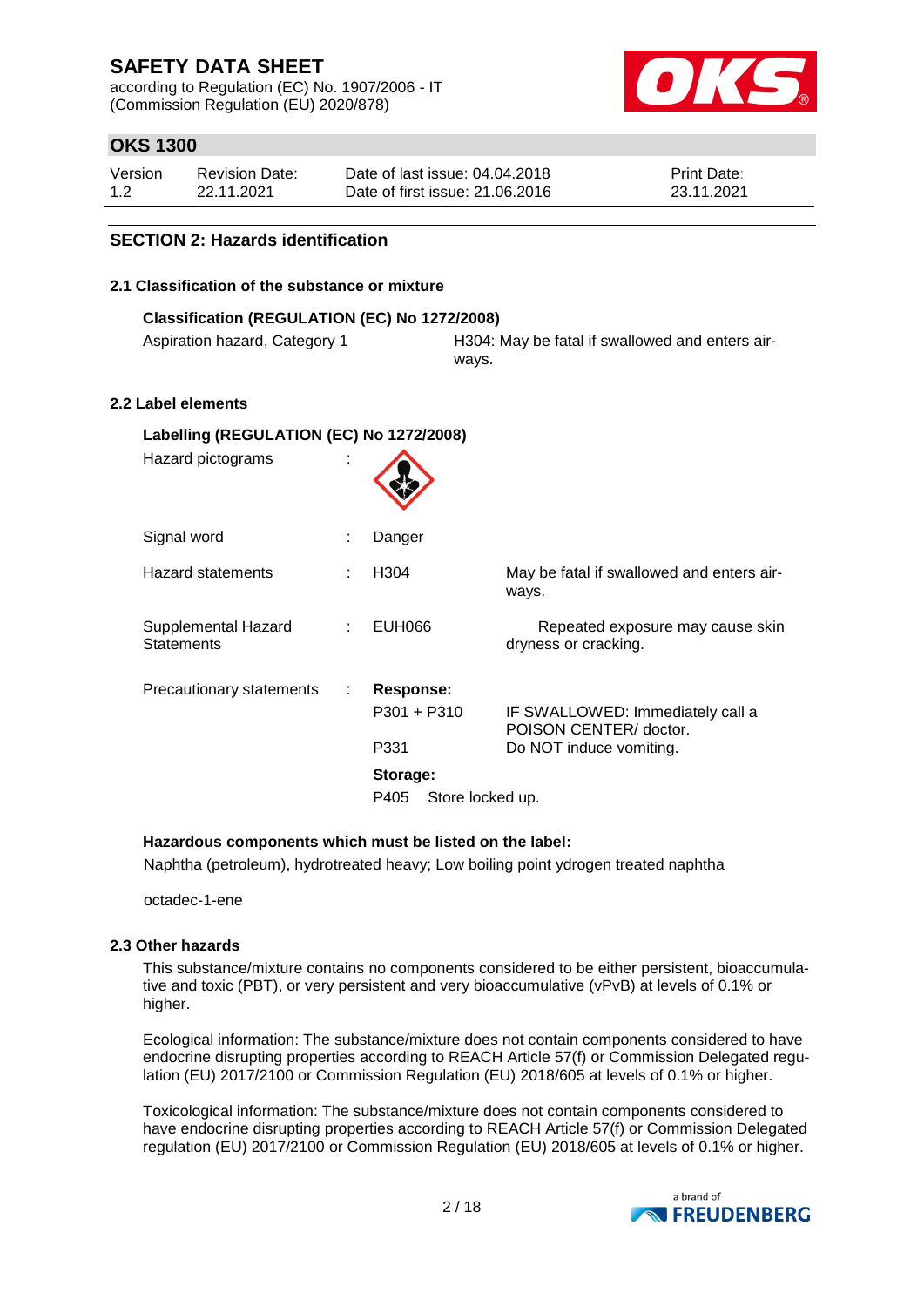according to Regulation (EC) No. 1907/2006 - IT (Commission Regulation (EU) 2020/878)



# **OKS 1300**

| Version | <b>Revision Date:</b> | Date of last issue: 04.04.2018  | <b>Print Date:</b> |
|---------|-----------------------|---------------------------------|--------------------|
| 1.2     | 22.11.2021            | Date of first issue: 21,06,2016 | 23.11.2021         |

### **SECTION 3: Composition/information on ingredients**

### **3.2 Mixtures**

Chemical nature : Solvent

Wax

#### **Components**

| Chemical name                                                                                    | CAS-No.<br>EC-No.<br>Index-No.          | Classification                                | specific concen-<br>tration limit<br>M-Factor<br><b>Notes</b> | Concentration<br>(% w/w) |
|--------------------------------------------------------------------------------------------------|-----------------------------------------|-----------------------------------------------|---------------------------------------------------------------|--------------------------|
|                                                                                                  | <b>Registration number</b>              |                                               | Acute toxicity<br>estimate                                    |                          |
| Naphtha (petroleum),<br>hydrotreated heavy;<br>Low boiling point<br>ydrogen treated naph-<br>tha | 64742-48-9<br>265-150-3<br>649-327-00-6 | Asp. Tox.1; H304                              | Note P                                                        | $>= 90 - 5 = 100$        |
| octadec-1-ene                                                                                    | 112-88-9<br>204-012-9                   | Asp. Tox.1; H304<br>Aquatic Chronic3;<br>H412 |                                                               | $>= 1 - 2.5$             |

For explanation of abbreviations see section 16.

### **SECTION 4: First aid measures**

### **4.1 Description of first aid measures**

| If inhaled              | : Remove person to fresh air. If signs/symptoms continue, get<br>medical attention.<br>Keep patient warm and at rest.<br>If unconscious, place in recovery position and seek medical<br>advice.<br>Keep respiratory tract clear.<br>If breathing is irregular or stopped, administer artificial respira-<br>tion. |
|-------------------------|-------------------------------------------------------------------------------------------------------------------------------------------------------------------------------------------------------------------------------------------------------------------------------------------------------------------|
| In case of skin contact | : Take off all contaminated clothing immediately.<br>Get medical attention immediately if irritation develops and<br>persists.<br>Wash clothing before reuse.<br>Thoroughly clean shoes before reuse.<br>Wash skin thoroughly with soap and water or use recognized<br>skin cleanser.                             |

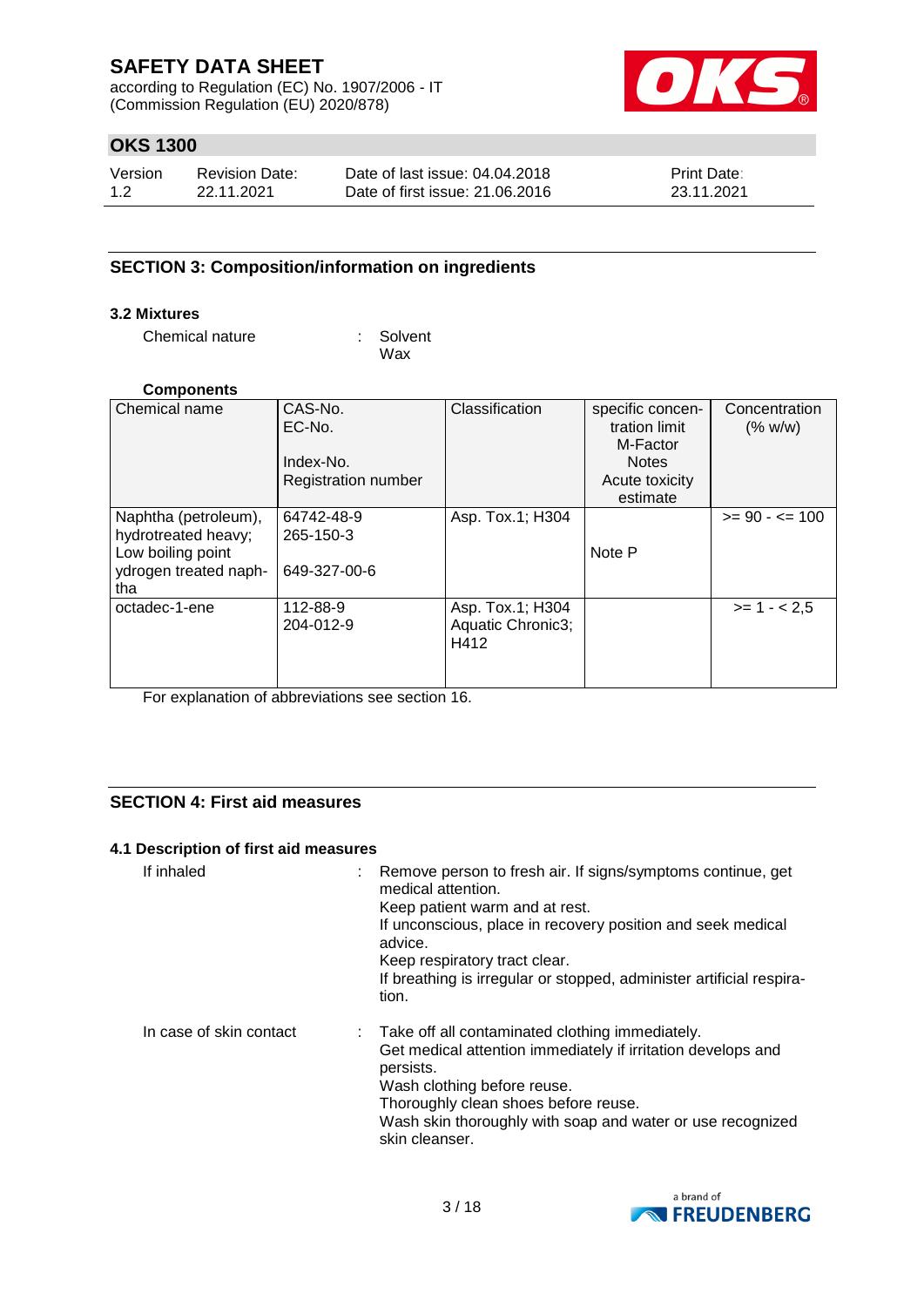according to Regulation (EC) No. 1907/2006 - IT (Commission Regulation (EU) 2020/878)



# **OKS 1300**

| Version<br>1.2 | <b>Revision Date:</b><br>22.11.2021 | Date of last issue: 04.04.2018<br>Date of first issue: 21,06,2016                                                                                                                                                                                                                                                                                              | Print Date:<br>23.11.2021 |
|----------------|-------------------------------------|----------------------------------------------------------------------------------------------------------------------------------------------------------------------------------------------------------------------------------------------------------------------------------------------------------------------------------------------------------------|---------------------------|
|                | In case of eye contact              | : Rinse immediately with plenty of water, also under the eyelids,<br>for at least 10 minutes.<br>Seek medical advice.                                                                                                                                                                                                                                          |                           |
|                | If swallowed                        | Move the victim to fresh air.<br>If unconscious, place in recovery position and seek medical<br>advice.<br>Keep respiratory tract clear.<br>Do NOT induce vomiting.<br>Obtain medical attention.<br>Rinse mouth with water.<br>Never give anything by mouth to an unconscious person.<br>Aspiration hazard if swallowed - can enter lungs and cause<br>damage. |                           |
|                |                                     | 4.2 Most important symptoms and effects, both acute and delayed                                                                                                                                                                                                                                                                                                |                           |
|                | Symptoms                            | Skin contact may provoke the following symptoms:<br>Erythema                                                                                                                                                                                                                                                                                                   |                           |
|                |                                     | Aspiration may cause pulmonary oedema and pneumonitis.                                                                                                                                                                                                                                                                                                         |                           |
| <b>Risks</b>   |                                     | : Can be absorbed through skin.<br>Risk of product entering the lungs on vomiting after ingestion.<br>Health injuries may be delayed.                                                                                                                                                                                                                          |                           |
|                |                                     | 4.3 Indication of any immediate medical attention and special treatment needed                                                                                                                                                                                                                                                                                 |                           |
|                | Treatment                           | Treat symptomatically.                                                                                                                                                                                                                                                                                                                                         |                           |

### **SECTION 5: Firefighting measures**

### **5.1 Extinguishing media**

| Suitable extinguishing media      | Use water spray, alcohol-resistant foam, dry chemical or car-<br>bon dioxide. |
|-----------------------------------|-------------------------------------------------------------------------------|
| Unsuitable extinguishing<br>media | : High volume water jet                                                       |

### **5.2 Special hazards arising from the substance or mixture**

| Hazardous combustion prod- | : Carbon oxides |
|----------------------------|-----------------|
| ucts                       | Metal oxides    |

### **5.3 Advice for firefighters**

| Special protective equipment<br>for firefighters | In the event of fire, wear self-contained breathing apparatus.<br>Use personal protective equipment. Exposure to decomposi-<br>tion products may be a hazard to health. |
|--------------------------------------------------|-------------------------------------------------------------------------------------------------------------------------------------------------------------------------|
| Further information                              | Standard procedure for chemical fires.                                                                                                                                  |

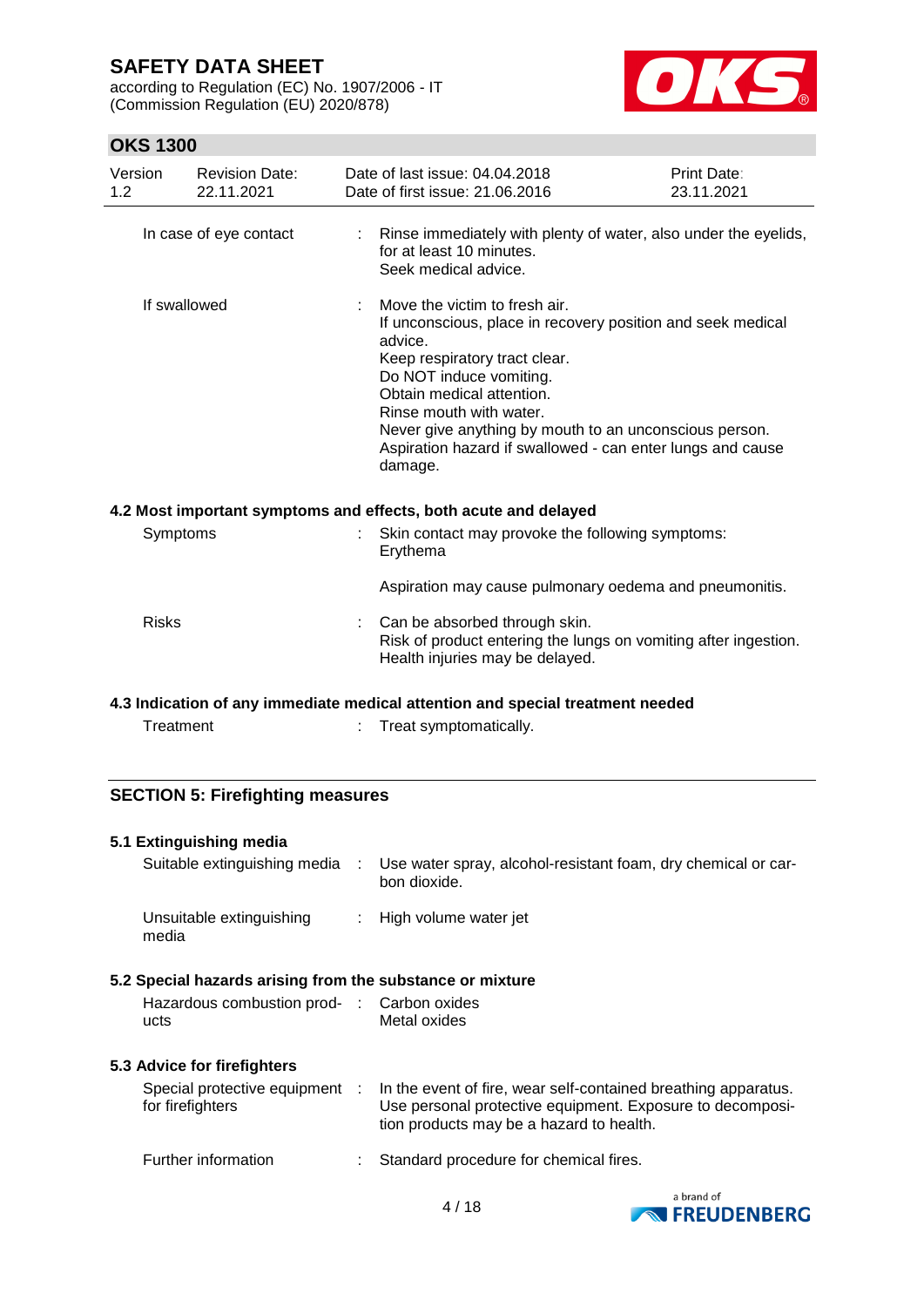according to Regulation (EC) No. 1907/2006 - IT (Commission Regulation (EU) 2020/878)



# **OKS 1300**

| Version | Revision Date: | Date of last issue: 04.04.2018  | <b>Print Date:</b> |
|---------|----------------|---------------------------------|--------------------|
| 1.2     | 22.11.2021     | Date of first issue: 21.06.2016 | 23.11.2021         |

Cool containers/tanks with water spray.

### **SECTION 6: Accidental release measures**

|                                                          | 6.1 Personal precautions, protective equipment and emergency procedures                                                                                                                                                                           |
|----------------------------------------------------------|---------------------------------------------------------------------------------------------------------------------------------------------------------------------------------------------------------------------------------------------------|
| Personal precautions                                     | : Evacuate personnel to safe areas.<br>Use personal protective equipment.<br>Ensure adequate ventilation.<br>Remove all sources of ignition.<br>Do not breathe vapours or spray mist.<br>Refer to protective measures listed in sections 7 and 8. |
| <b>6.2 Environmental precautions</b>                     |                                                                                                                                                                                                                                                   |
| Environmental precautions                                | Try to prevent the material from entering drains or water<br>courses.<br>Prevent further leakage or spillage if safe to do so.<br>Local authorities should be advised if significant spillages<br>cannot be contained.                            |
| 6.3 Methods and material for containment and cleaning up |                                                                                                                                                                                                                                                   |

Methods for cleaning up : Contain spillage, and then collect with non-combustible absorbent material, (e.g. sand, earth, diatomaceous earth, vermiculite) and place in container for disposal according to local / national regulations (see section 13). Non-sparking tools should be used.

### **6.4 Reference to other sections**

For personal protection see section 8.

### **SECTION 7: Handling and storage**

### **7.1 Precautions for safe handling**

| Advice on safe handling |  | : Do not use in areas without adequate ventilation.<br>Do not breathe vapours or spray mist.<br>In case of insufficient ventilation, wear suitable respiratory<br>equipment.<br>Avoid contact with skin and eyes.<br>For personal protection see section 8.<br>Keep away from fire, sparks and heated surfaces.<br>Smoking, eating and drinking should be prohibited in the ap-<br>plication area.<br>Take precautionary measures against static discharges.<br>Wash hands and face before breaks and immediately after<br>handling the product.<br>Ensure all equipment is electrically grounded before beginning<br>transfer operations. |
|-------------------------|--|--------------------------------------------------------------------------------------------------------------------------------------------------------------------------------------------------------------------------------------------------------------------------------------------------------------------------------------------------------------------------------------------------------------------------------------------------------------------------------------------------------------------------------------------------------------------------------------------------------------------------------------------|
|-------------------------|--|--------------------------------------------------------------------------------------------------------------------------------------------------------------------------------------------------------------------------------------------------------------------------------------------------------------------------------------------------------------------------------------------------------------------------------------------------------------------------------------------------------------------------------------------------------------------------------------------------------------------------------------------|

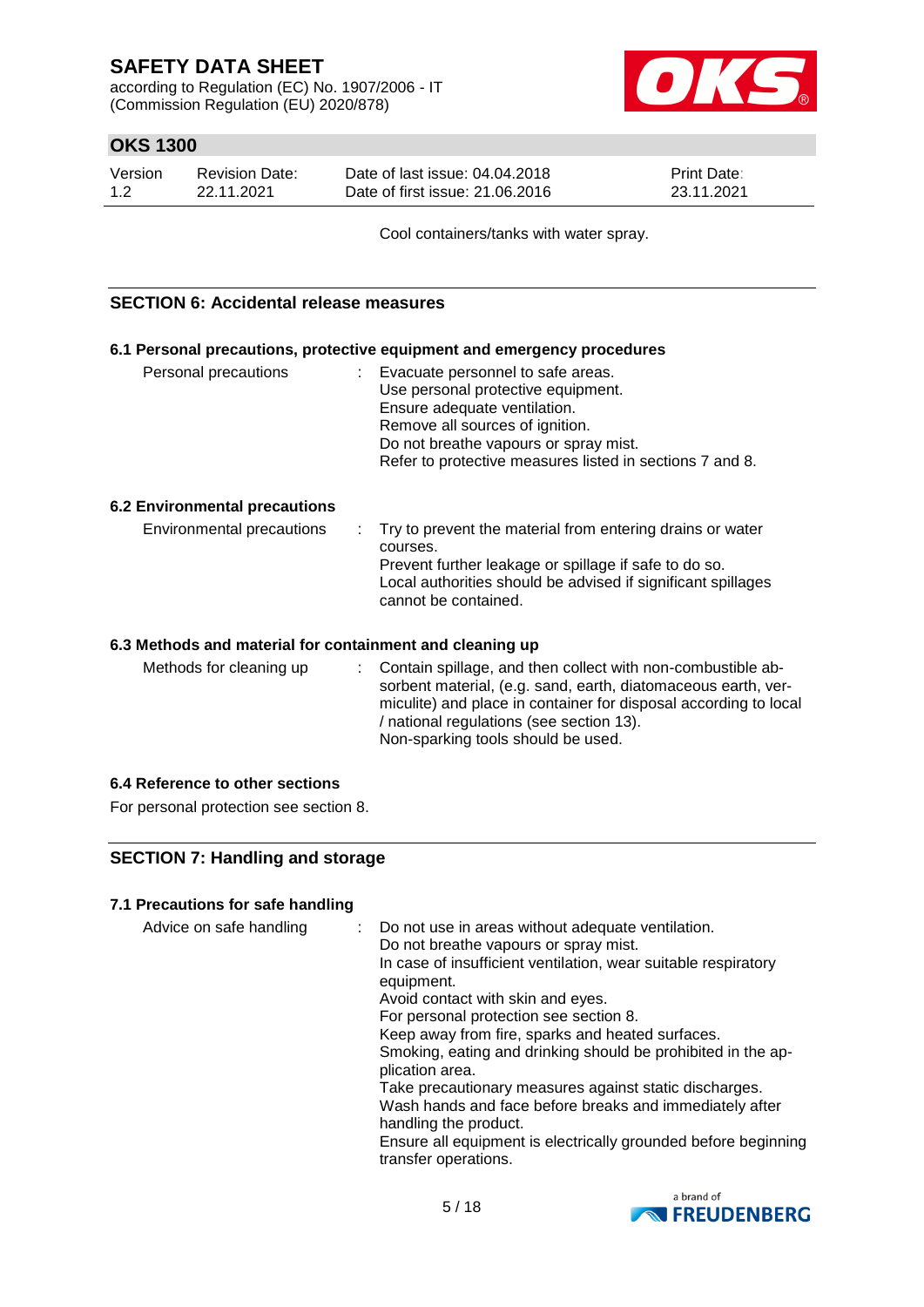according to Regulation (EC) No. 1907/2006 - IT (Commission Regulation (EU) 2020/878)



# **OKS 1300**

| Version<br>1.2 | <b>Revision Date:</b><br>22.11.2021                | Date of last issue: 04.04.2018<br>Date of first issue: 21.06.2016                                                                                                                                                                                                                                                                                                                                                                | Print Date:<br>23.11.2021 |
|----------------|----------------------------------------------------|----------------------------------------------------------------------------------------------------------------------------------------------------------------------------------------------------------------------------------------------------------------------------------------------------------------------------------------------------------------------------------------------------------------------------------|---------------------------|
|                | Advice on protection against<br>fire and explosion | Do not get in eyes or mouth or on skin.<br>Do not get on skin or clothing.<br>Do not ingest.<br>Do not enter areas where used or stored until adequately ven-<br>tilated.<br>Do not repack.<br>Do not re-use empty containers.<br>These safety instructions also apply to empty packaging which<br>may still contain product residues.<br>Keep container closed when not in use.<br>Keep away from heat and sources of ignition. |                           |
|                | Hygiene measures                                   | Wash face, hands and any exposed skin thoroughly after<br>handling.                                                                                                                                                                                                                                                                                                                                                              |                           |
|                |                                                    | 7.2 Conditions for safe storage, including any incompatibilities                                                                                                                                                                                                                                                                                                                                                                 |                           |
|                | Requirements for storage<br>areas and containers   | Store in original container. Keep container closed when not in<br>use. Keep in a dry, cool and well-ventilated place. Do not<br>store together with oxidizing and self-igniting products. Con-<br>tainers which are opened must be carefully resealed and kept<br>upright to prevent leakage. Store in accordance with the par-<br>ticular national regulations. Keep in properly labelled contain-<br>ers.                      |                           |
|                | 7.3 Specific end use(s)                            |                                                                                                                                                                                                                                                                                                                                                                                                                                  |                           |
|                | Specific use(s)                                    | Specific instructions for handling, not required.                                                                                                                                                                                                                                                                                                                                                                                |                           |

### **SECTION 8: Exposure controls/personal protection**

#### **8.1 Control parameters**

Contains no substances with occupational exposure limit values.

#### **8.2 Exposure controls**

#### **Engineering measures**

Effective exhaust ventilation system

### **Personal protective equipment**

| Eye protection |  | Safety glasses with side-shields |
|----------------|--|----------------------------------|
|----------------|--|----------------------------------|

| : Nitrile rubber |
|------------------|
| $:$ > 10 min     |
| : Class 1        |
|                  |

Remarks : Wear protective gloves. The break through time depends

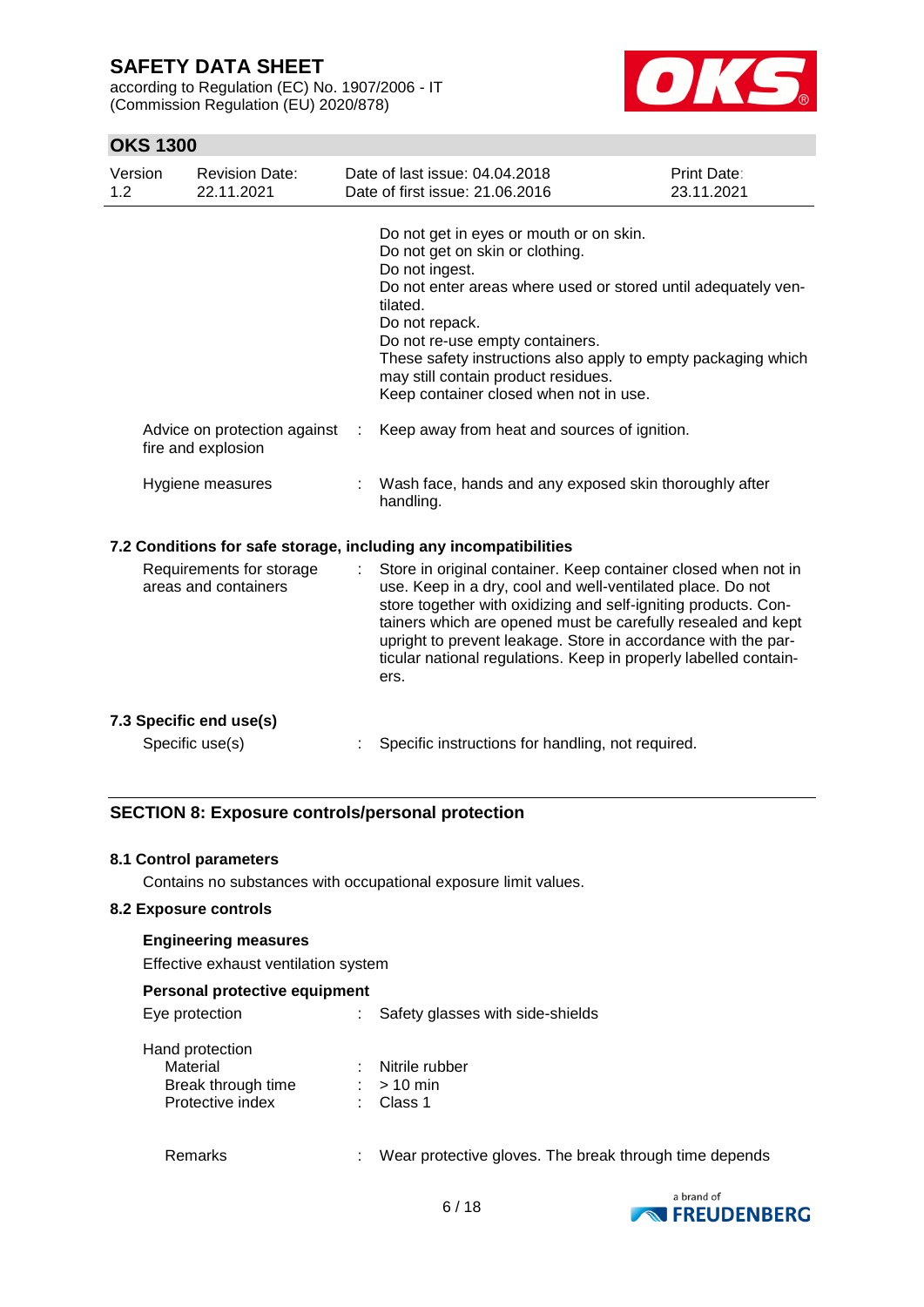according to Regulation (EC) No. 1907/2006 - IT (Commission Regulation (EU) 2020/878)



# **OKS 1300**

| Version<br>1.2 <sub>1</sub> | <b>Revision Date:</b><br>22.11.2021 | Date of last issue: 04.04.2018<br>Date of first issue: 21.06.2016                                                                                                                                                                                                                                             | Print Date:<br>23.11.2021 |
|-----------------------------|-------------------------------------|---------------------------------------------------------------------------------------------------------------------------------------------------------------------------------------------------------------------------------------------------------------------------------------------------------------|---------------------------|
|                             |                                     | amongst other things on the material, the thickness and the<br>type of glove and therefore has to be measured for each<br>case.<br>The selected protective gloves have to satisfy the specifica-<br>tions of Regulation (EU) 2016/425 and the standard EN 374<br>derived from it.                             |                           |
|                             | Respiratory protection              | Use respiratory protection unless adequate local exhaust<br>ventilation is provided or exposure assessment demonstrates<br>that exposures are within recommended exposure guidelines.                                                                                                                         |                           |
|                             | Filter type                         | Filter type A-P                                                                                                                                                                                                                                                                                               |                           |
|                             | Protective measures                 | The type of protective equipment must be selected according<br>to the concentration and amount of the dangerous substance<br>at the specific workplace.<br>Choose body protection in relation to its type, to the concen-<br>tration and amount of dangerous substances, and to the spe-<br>cific work-place. |                           |

# **SECTION 9: Physical and chemical properties**

# **9.1 Information on basic physical and chemical properties**

| Physical state                                        |    | liquid            |
|-------------------------------------------------------|----|-------------------|
| Colour                                                | t. | white             |
| Odour                                                 | t  | hydrocarbon-like  |
| <b>Odour Threshold</b>                                | ÷  | No data available |
|                                                       |    |                   |
| Melting point/range                                   | t. | No data available |
| Boiling point/boiling range                           | t. | 186 °C            |
| Flammability (solid, gas)                             | t. | Not applicable    |
| Upper explosion limit / Upper :<br>flammability limit |    | No data available |
| Lower explosion limit / Lower :<br>flammability limit |    | No data available |
| Flash point                                           | t  | 63 °C             |
| Auto-ignition temperature                             | t. | No data available |
| Decomposition temperature                             |    |                   |

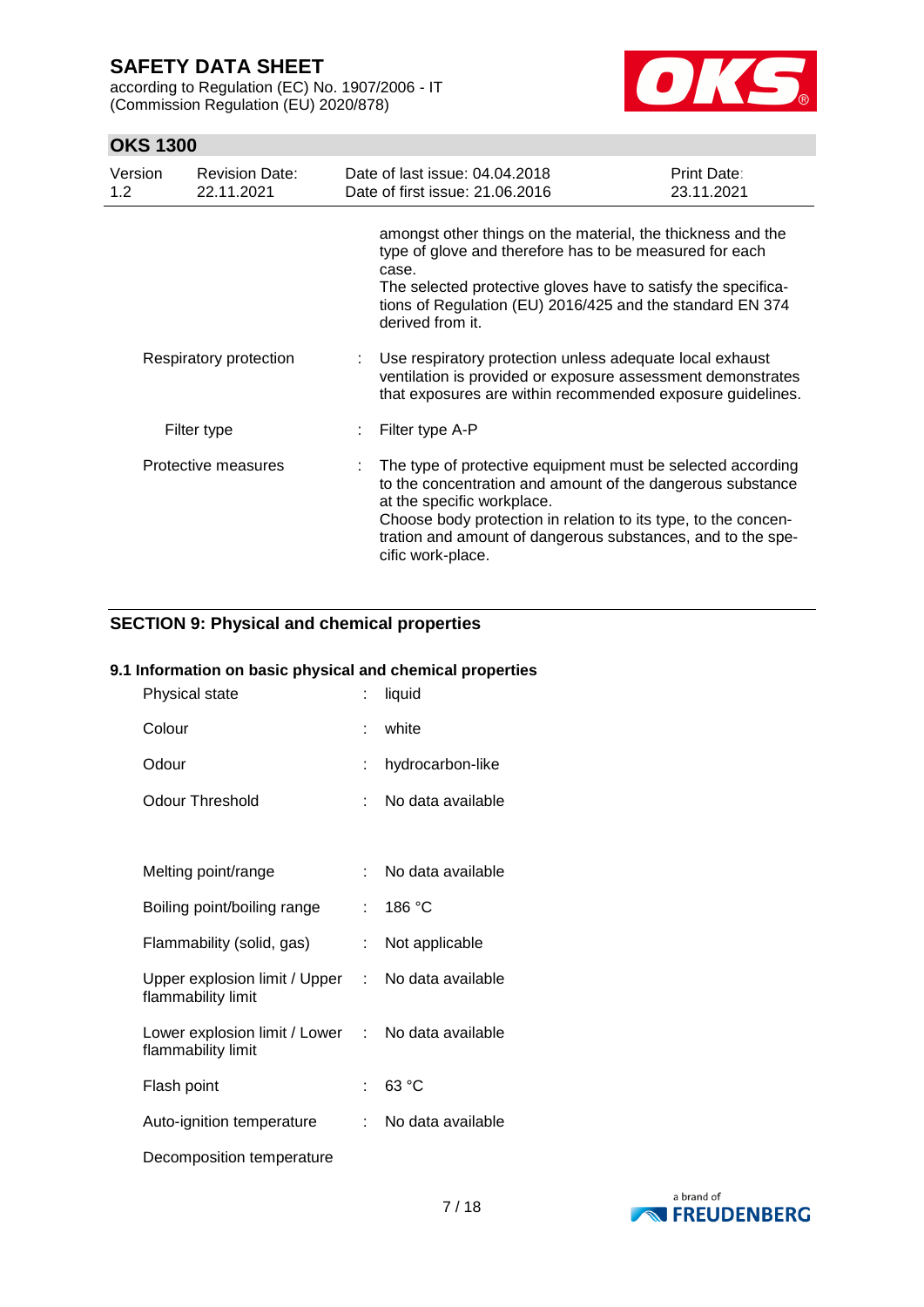according to Regulation (EC) No. 1907/2006 - IT (Commission Regulation (EU) 2020/878)



# **OKS 1300**

| Version<br>1.2 |                     | <b>Revision Date:</b><br>22.11.2021        |               | Date of last issue: 04.04.2018<br>Date of first issue: 21.06.2016         | <b>Print Date:</b><br>23.11.2021 |
|----------------|---------------------|--------------------------------------------|---------------|---------------------------------------------------------------------------|----------------------------------|
|                | ture                | Decomposition tempera-                     | $\mathcal{L}$ | No data available                                                         |                                  |
|                | pH                  |                                            | ÷             | Not applicable<br>substance/mixture is non-polar/aprotic                  |                                  |
|                | Viscosity           | Viscosity, dynamic                         | ÷             | No data available                                                         |                                  |
|                |                     | Viscosity, kinematic                       |               | $<$ 6,9 mm2/s (40 °C)                                                     |                                  |
|                |                     | Solubility(ies)<br>Water solubility        |               | immiscible                                                                |                                  |
|                |                     | Solubility in other solvents               | $\mathcal{L}$ | No data available                                                         |                                  |
|                |                     | Partition coefficient: n-<br>octanol/water |               | No data available                                                         |                                  |
|                |                     | Relative density                           |               | 0,7875 $(20 °C)$<br>Reference substance: Water<br>The value is calculated |                                  |
|                | Density             |                                            |               | 0,79 g/cm3<br>(20 °C)                                                     |                                  |
|                | <b>Bulk density</b> |                                            |               | No data available                                                         |                                  |
|                |                     | Relative vapour density                    |               | No data available                                                         |                                  |
|                |                     | 9.2 Other information                      |               |                                                                           |                                  |
|                | <b>Explosives</b>   |                                            |               | Not explosive                                                             |                                  |
|                |                     | Oxidizing properties                       |               | No data available                                                         |                                  |
|                | Self-ignition       |                                            |               | No data available                                                         |                                  |
|                |                     | Evaporation rate                           |               | No data available                                                         |                                  |
|                |                     | Sublimation point                          |               | No data available                                                         |                                  |

# **SECTION 10: Stability and reactivity**

### **10.1 Reactivity**

No hazards to be specially mentioned.

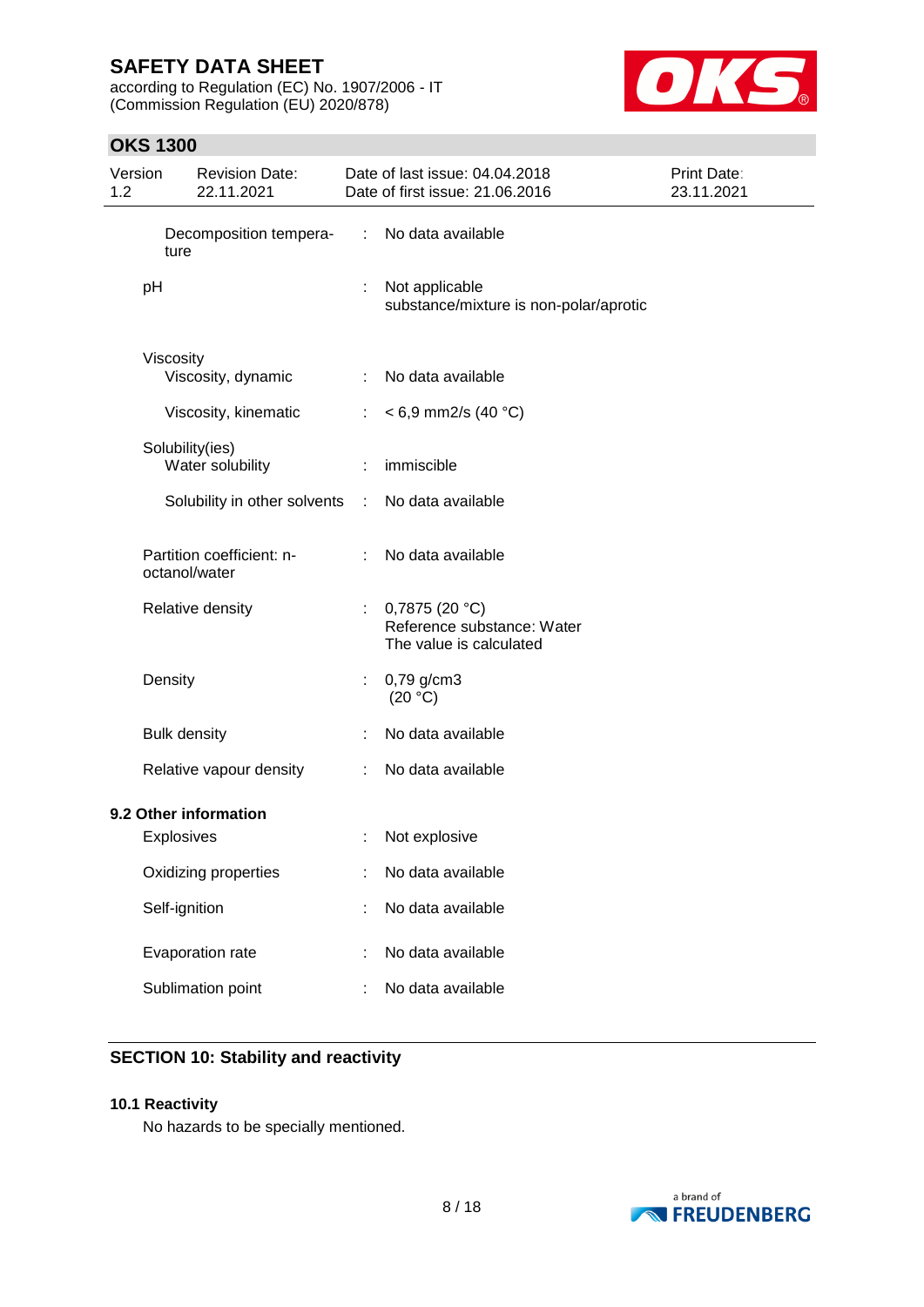according to Regulation (EC) No. 1907/2006 - IT (Commission Regulation (EU) 2020/878)



# **OKS 1300**

| Version | <b>Revision Date:</b> | Date of last issue: 04.04.2018  | <b>Print Date:</b> |
|---------|-----------------------|---------------------------------|--------------------|
| 1.2     | 22.11.2021            | Date of first issue: 21,06,2016 | 23.11.2021         |

### **10.2 Chemical stability**

Stable under normal conditions.

# **10.3 Possibility of hazardous reactions**

| Hazardous reactions | No dangerous reaction known under conditions of normal use. |
|---------------------|-------------------------------------------------------------|
|                     |                                                             |

### **10.4 Conditions to avoid**

Conditions to avoid : Heat, flames and sparks.

### **10.5 Incompatible materials**

Materials to avoid : Oxidizing agents

### **10.6 Hazardous decomposition products**

No decomposition if stored and applied as directed.

### **SECTION 11: Toxicological information**

### **11.1 Information on hazard classes as defined in Regulation (EC) No 1272/2008**

### **Acute toxicity**

| <b>Product:</b>           |    |                                                                                                                                             |
|---------------------------|----|---------------------------------------------------------------------------------------------------------------------------------------------|
| Acute oral toxicity       | t. | Remarks: This information is not available.                                                                                                 |
| Acute inhalation toxicity |    | : Remarks: This information is not available.                                                                                               |
| Acute dermal toxicity     |    | : Remarks: Prolonged or repeated skin contact with liquid may<br>cause defatting resulting in drying, redness and possible blis-<br>tering. |
|                           |    | Symptoms: Skin disorders                                                                                                                    |

#### **Components:**

|                     | Naphtha (petroleum), hydrotreated heavy; Low boiling point ydrogen treated naphtha: |  |
|---------------------|-------------------------------------------------------------------------------------|--|
| Acute oral toxicity | : LD50 (Rat): $>$ 5.000 mg/kg                                                       |  |

|                       | Method: OECD Test Guideline 401                                     |
|-----------------------|---------------------------------------------------------------------|
| Acute dermal toxicity | : LD50 (Rabbit): $> 5.000$ mg/kg<br>Method: OECD Test Guideline 402 |

### **Skin corrosion/irritation**

#### **Product:**

| Remarks | This information is not available. |
|---------|------------------------------------|
|---------|------------------------------------|

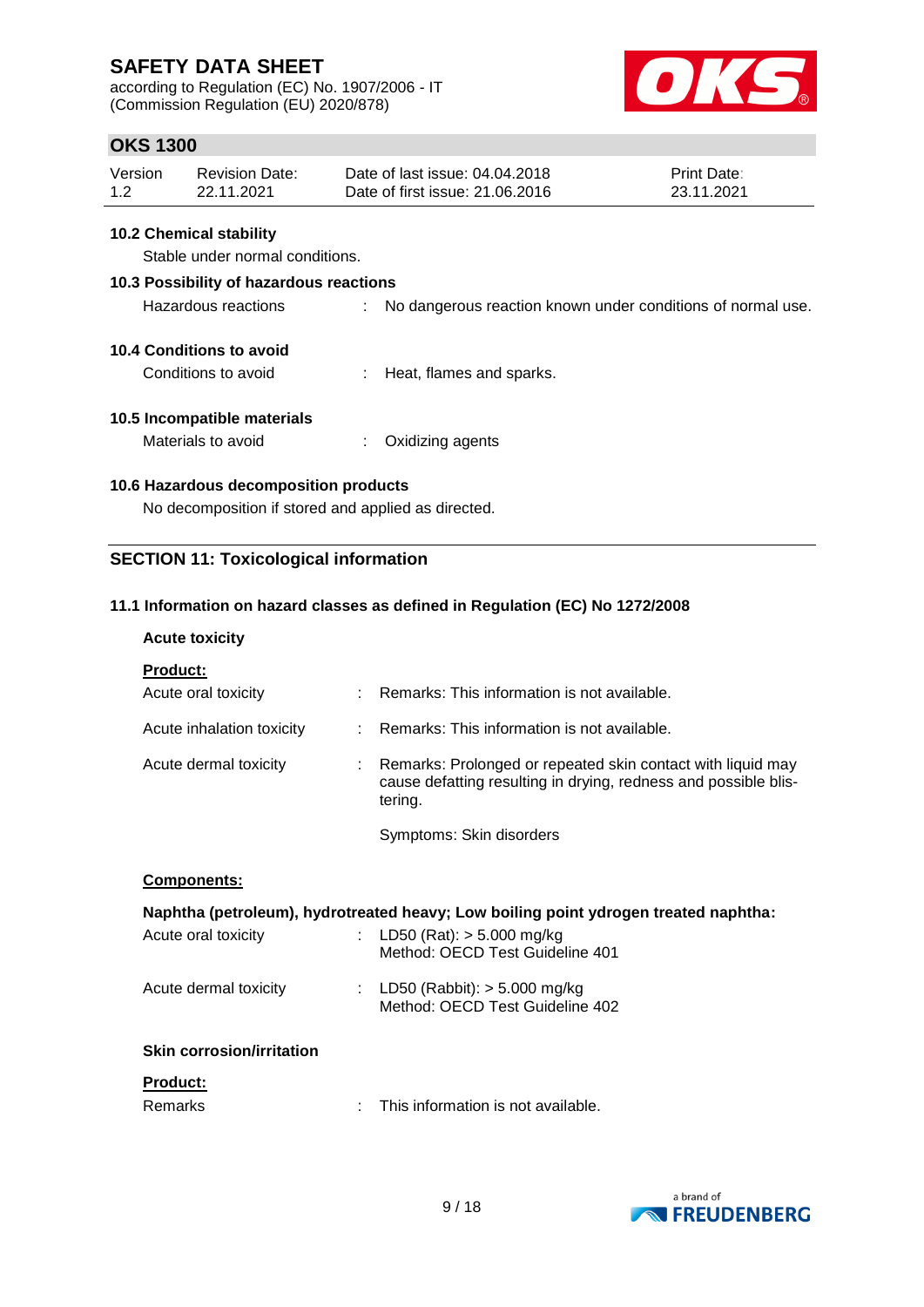according to Regulation (EC) No. 1907/2006 - IT (Commission Regulation (EU) 2020/878)



# **OKS 1300**

| Version | <b>Revision Date:</b> | Date of last issue: 04.04.2018  | <b>Print Date:</b> |
|---------|-----------------------|---------------------------------|--------------------|
| 1.2     | 22.11.2021            | Date of first issue: 21,06,2016 | 23.11.2021         |

### **Components:**

|                                   | Naphtha (petroleum), hydrotreated heavy; Low boiling point ydrogen treated naphtha: |
|-----------------------------------|-------------------------------------------------------------------------------------|
| Species                           | Rabbit                                                                              |
| Assessment                        | No skin irritation                                                                  |
| Method                            | <b>OECD Test Guideline 404</b>                                                      |
| Result                            | Mild skin irritation                                                                |
|                                   |                                                                                     |
| Result                            | Repeated exposure may cause skin dryness or cracking.                               |
|                                   |                                                                                     |
| Serious eye damage/eye irritation |                                                                                     |
| <b>Product:</b>                   |                                                                                     |
| <b>Remarks</b>                    | This information is not available.<br>÷.                                            |
|                                   |                                                                                     |
| Components:                       |                                                                                     |
|                                   |                                                                                     |
|                                   | Naphtha (petroleum), hydrotreated heavy; Low boiling point ydrogen treated naphtha: |
| <b>Species</b>                    | Rabbit                                                                              |
| Assessment                        | No eye irritation                                                                   |
| Method                            | <b>OECD Test Guideline 405</b>                                                      |
| Result                            | No eye irritation                                                                   |
|                                   |                                                                                     |
| Respiratory or skin sensitisation |                                                                                     |
| <b>Product:</b>                   |                                                                                     |
| <b>Remarks</b>                    | This information is not available.<br>t.                                            |
|                                   |                                                                                     |
| Components:                       |                                                                                     |
|                                   |                                                                                     |
|                                   | Naphtha (petroleum), hydrotreated heavy; Low boiling point ydrogen treated naphtha: |
| Species                           | Guinea pig                                                                          |
| Assessment                        | Does not cause skin sensitisation.                                                  |
| Method                            | <b>OECD Test Guideline 406</b>                                                      |
| Result                            | Does not cause skin sensitisation.                                                  |
|                                   |                                                                                     |
| <b>Germ cell mutagenicity</b>     |                                                                                     |
| Product:                          |                                                                                     |
| Genotoxicity in vitro             | Remarks: No data available                                                          |
|                                   |                                                                                     |
| Genotoxicity in vivo              | Remarks: No data available                                                          |
|                                   |                                                                                     |
| <b>Components:</b>                |                                                                                     |
|                                   | Naphtha (petroleum), hydrotreated heavy; Low boiling point ydrogen treated naphtha: |
|                                   |                                                                                     |
| Germ cell mutagenicity-As-        | Tests on bacterial or mammalian cell cultures did not show                          |
| sessment                          | mutagenic effects.                                                                  |
|                                   |                                                                                     |
|                                   |                                                                                     |

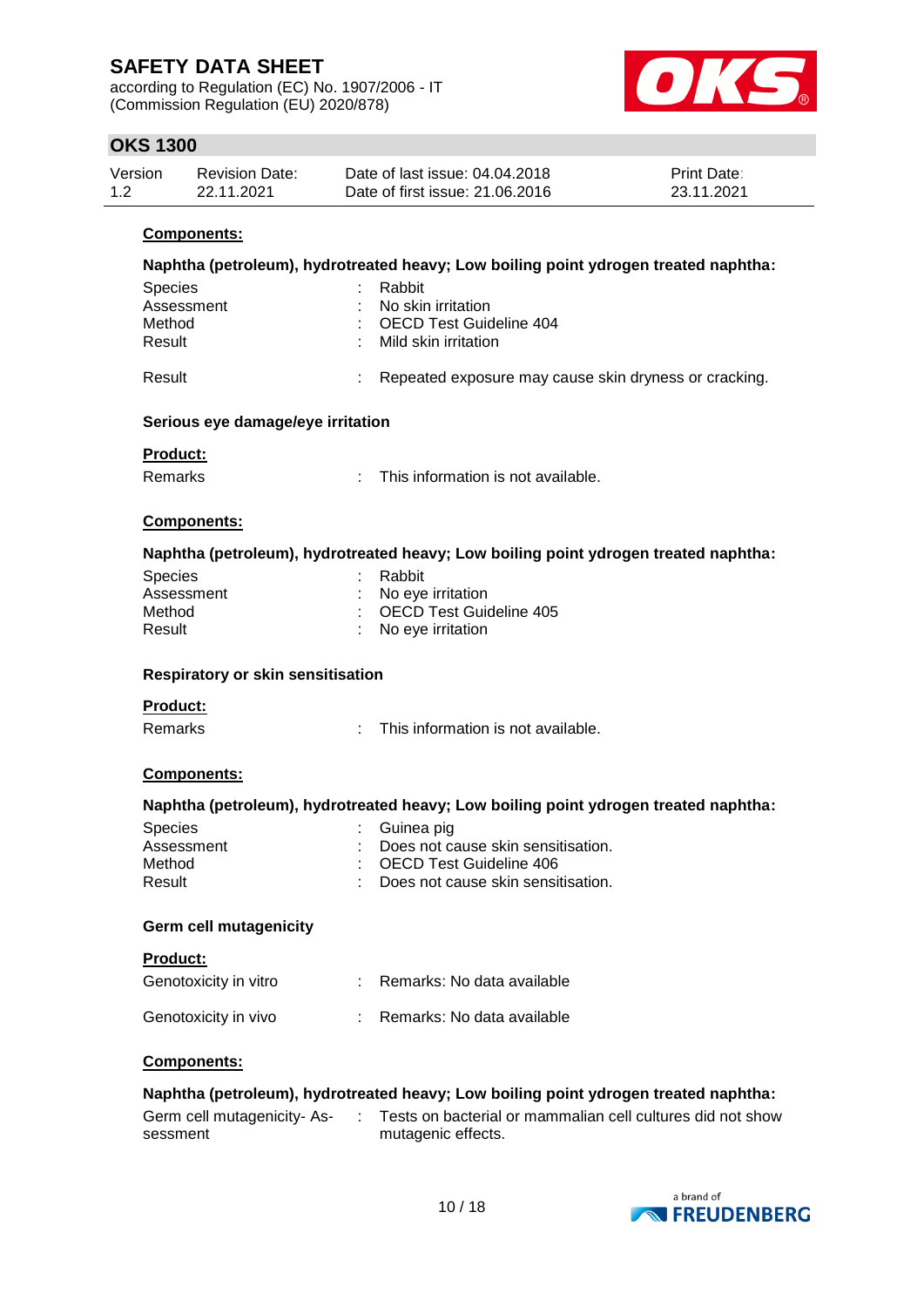according to Regulation (EC) No. 1907/2006 - IT (Commission Regulation (EU) 2020/878)



# **OKS 1300**

| Version<br>1.2 | <b>Revision Date:</b><br>22.11.2021     | Date of last issue: 04.04.2018<br>Date of first issue: 21.06.2016                                   | <b>Print Date:</b><br>23.11.2021 |
|----------------|-----------------------------------------|-----------------------------------------------------------------------------------------------------|----------------------------------|
|                | Carcinogenicity                         |                                                                                                     |                                  |
|                | <b>Product:</b>                         |                                                                                                     |                                  |
|                | Remarks                                 | No data available                                                                                   |                                  |
|                | Components:                             |                                                                                                     |                                  |
|                |                                         | Naphtha (petroleum), hydrotreated heavy; Low boiling point ydrogen treated naphtha:                 |                                  |
|                | ment                                    | Carcinogenicity - Assess- : Not classifiable as a human carcinogen.                                 |                                  |
|                | <b>Reproductive toxicity</b>            |                                                                                                     |                                  |
|                | <b>Product:</b>                         |                                                                                                     |                                  |
|                | Effects on fertility                    | : Remarks: No data available                                                                        |                                  |
|                | Effects on foetal develop-<br>ment      | : Remarks: No data available                                                                        |                                  |
|                | Components:                             |                                                                                                     |                                  |
|                |                                         | Naphtha (petroleum), hydrotreated heavy; Low boiling point ydrogen treated naphtha:                 |                                  |
|                | Reproductive toxicity - As-<br>sessment | $\therefore$ - Fertility -                                                                          |                                  |
|                |                                         | No toxicity to reproduction<br>- Teratogenicity -                                                   |                                  |
|                |                                         | No toxicity to reproduction                                                                         |                                  |
|                | <b>STOT - single exposure</b>           |                                                                                                     |                                  |
|                | Components:                             |                                                                                                     |                                  |
|                |                                         | Naphtha (petroleum), hydrotreated heavy; Low boiling point ydrogen treated naphtha:                 |                                  |
|                | Assessment                              | : The substance or mixture is not classified as specific target<br>organ toxicant, single exposure. |                                  |
|                | <b>STOT - repeated exposure</b>         |                                                                                                     |                                  |
|                | Components:                             |                                                                                                     |                                  |
|                |                                         | Naphtha (petroleum), hydrotreated heavy; Low boiling point ydrogen treated naphtha:                 |                                  |
|                | Assessment                              | The substance or mixture is not classified as specific target<br>organ toxicant, single exposure.   |                                  |
|                | <b>Repeated dose toxicity</b>           |                                                                                                     |                                  |
|                | Product:                                |                                                                                                     |                                  |
|                | <b>Remarks</b>                          | This information is not available.                                                                  |                                  |

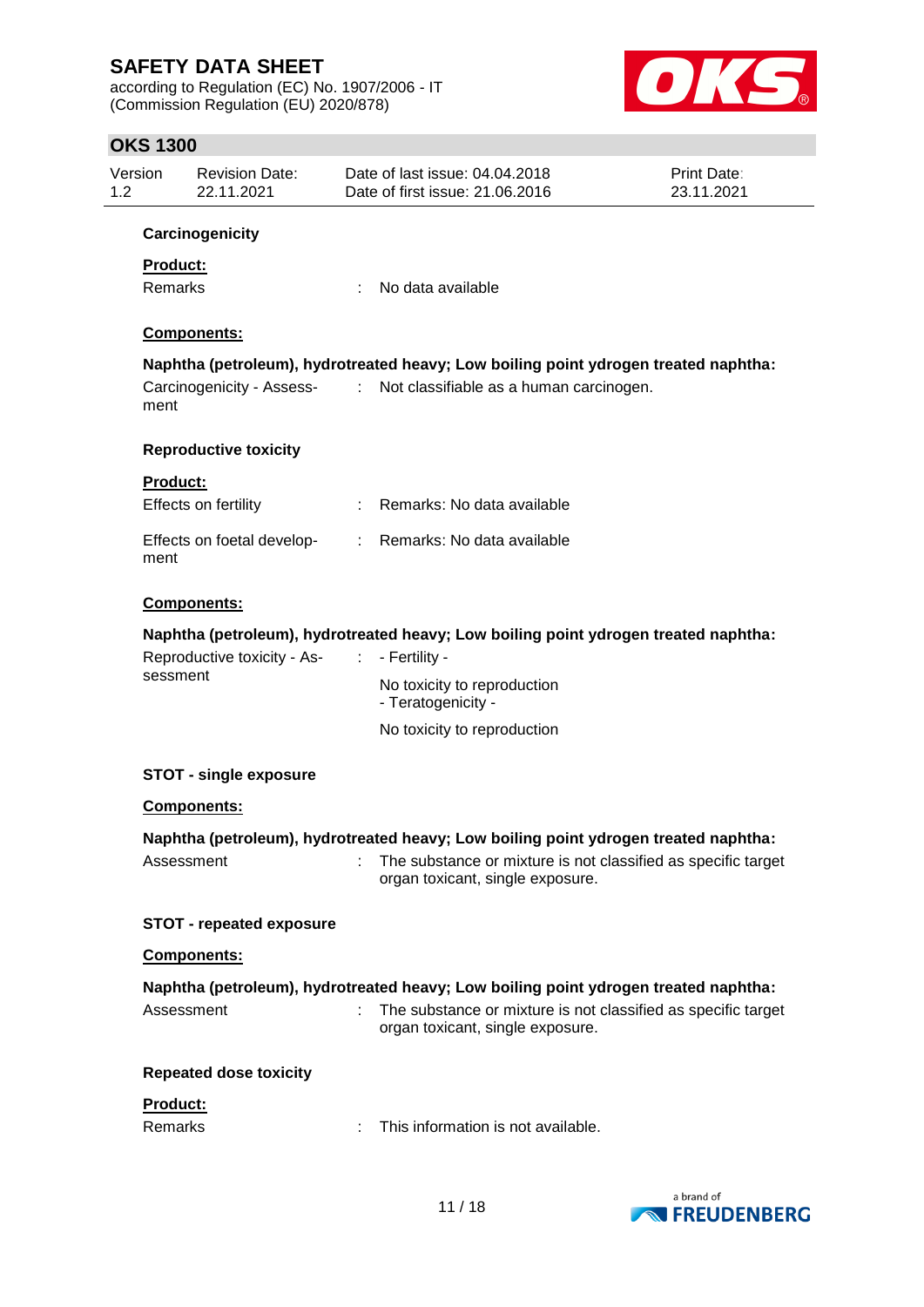according to Regulation (EC) No. 1907/2006 - IT (Commission Regulation (EU) 2020/878)



# **OKS 1300**

| Version | Revision Date: | Date of last issue: 04.04.2018  | <b>Print Date:</b> |
|---------|----------------|---------------------------------|--------------------|
| 1.2     | 22.11.2021     | Date of first issue: 21,06,2016 | 23.11.2021         |

### **Aspiration toxicity**

### **Product:**

May be fatal if swallowed and enters airways.

### **Components:**

**Naphtha (petroleum), hydrotreated heavy; Low boiling point ydrogen treated naphtha:** May be fatal if swallowed and enters airways.

### **octadec-1-ene:**

May be fatal if swallowed and enters airways.

### **11.2 Information on other hazards**

### **Endocrine disrupting properties**

### **Product:**

| Assessment                 | : The substance/mixture does not contain components consid-<br>ered to have endocrine disrupting properties according to<br>REACH Article 57(f) or Commission Delegated regulation<br>(EU) 2017/2100 or Commission Regulation (EU) 2018/605 at<br>levels of 0.1% or higher. |
|----------------------------|-----------------------------------------------------------------------------------------------------------------------------------------------------------------------------------------------------------------------------------------------------------------------------|
| <b>Further information</b> |                                                                                                                                                                                                                                                                             |
| <b>Product:</b>            |                                                                                                                                                                                                                                                                             |
| <b>Remarks</b>             | Information given is based on data on the components and<br>the toxicology of similar products.                                                                                                                                                                             |

### **SECTION 12: Ecological information**

### **12.1 Toxicity**

| <b>Product:</b>                                        |             |                            |
|--------------------------------------------------------|-------------|----------------------------|
| Toxicity to fish                                       |             | Remarks: No data available |
| Toxicity to daphnia and other<br>aquatic invertebrates | $\sim 10^6$ | Remarks: No data available |
| Toxicity to algae/aquatic<br>plants                    |             | Remarks: No data available |
| Toxicity to microorganisms                             | ×           | Remarks: No data available |

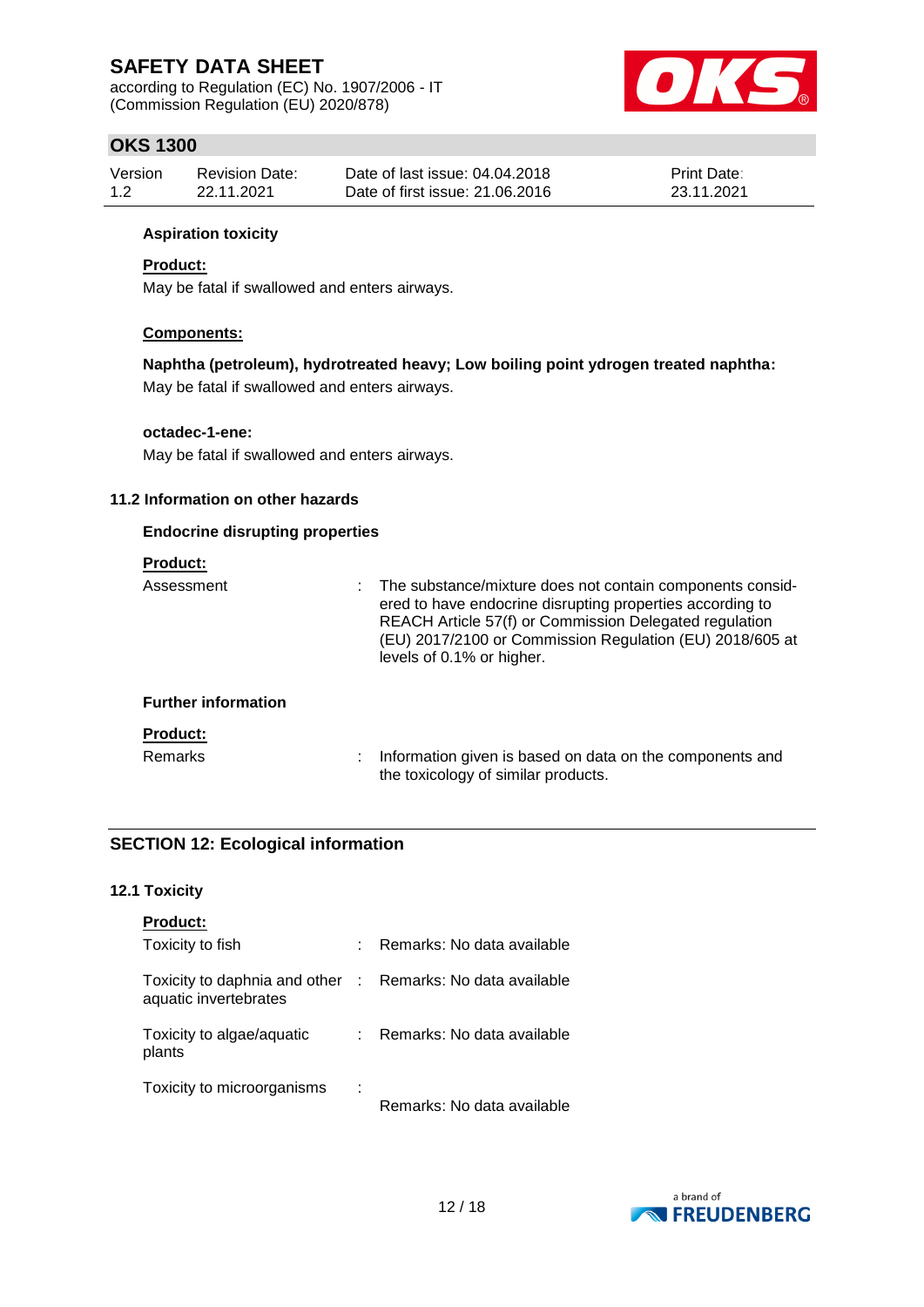according to Regulation (EC) No. 1907/2006 - IT (Commission Regulation (EU) 2020/878)



# **OKS 1300**

| Version | Revision Date: | Date of last issue: 04.04.2018  | <b>Print Date:</b> |
|---------|----------------|---------------------------------|--------------------|
| 1.2     | 22.11.2021     | Date of first issue: 21,06,2016 | 23.11.2021         |
|         |                |                                 |                    |

### **Components:**

| Naphtha (petroleum), hydrotreated heavy; Low boiling point ydrogen treated naphtha:<br>Toxicity to fish<br>LC50 (Oncorhynchus mykiss (rainbow trout)): > 100 mg/l<br>Exposure time: 96 h |                               |                                                                                                      |  |  |
|------------------------------------------------------------------------------------------------------------------------------------------------------------------------------------------|-------------------------------|------------------------------------------------------------------------------------------------------|--|--|
| aquatic invertebrates                                                                                                                                                                    |                               | Toxicity to daphnia and other : EC50 (Daphnia magna (Water flea)): > 100 mg/l<br>Exposure time: 48 h |  |  |
| Toxicity to algae/aquatic<br>plants                                                                                                                                                      | $\mathcal{L}^{\mathcal{L}}$ . | EC50 (Pseudokirchneriella subcapitata (green algae)): > 100<br>mg/l<br>Exposure time: 72 h           |  |  |
| octadec-1-ene:                                                                                                                                                                           |                               |                                                                                                      |  |  |
| Toxicity to fish                                                                                                                                                                         |                               | : LC50 (Oncorhynchus mykiss (rainbow trout)): $> 1.000$ mg/l<br>Exposure time: 96 h                  |  |  |
| aquatic invertebrates                                                                                                                                                                    |                               | Toxicity to daphnia and other : EC50 (Daphnia (water flea)): > 1.000 mg/l<br>Exposure time: 48 h     |  |  |
| Toxicity to algae/aquatic<br>plants                                                                                                                                                      |                               | : IC50 (Scenedesmus capricornutum (fresh water algae)): ><br>1.000 mg/l<br>Exposure time: 72 h       |  |  |
| <b>Ecotoxicology Assessment</b>                                                                                                                                                          |                               |                                                                                                      |  |  |
| Acute aquatic toxicity                                                                                                                                                                   | ÷.                            | Harmful to aquatic life.                                                                             |  |  |
| Chronic aquatic toxicity                                                                                                                                                                 | ÷.                            | Harmful to aquatic life with long lasting effects.                                                   |  |  |
| 12.2 Persistence and degradability                                                                                                                                                       |                               |                                                                                                      |  |  |
| <b>Product:</b>                                                                                                                                                                          |                               |                                                                                                      |  |  |
| Biodegradability                                                                                                                                                                         |                               | : Remarks: No data available                                                                         |  |  |
| Physico-chemical removabil- : Remarks: No data available<br>ity                                                                                                                          |                               |                                                                                                      |  |  |
| 12.3 Bioaccumulative potential                                                                                                                                                           |                               |                                                                                                      |  |  |
| <b>Product:</b>                                                                                                                                                                          |                               |                                                                                                      |  |  |

| Bioaccumulation | Remarks: This mixture contains no substance considered to                                                   |
|-----------------|-------------------------------------------------------------------------------------------------------------|
|                 | be persistent, bioaccumulating and toxic (PBT).<br>This mixture contains no substance considered to be very |
|                 | persistent and very bioaccumulating (vPvB).                                                                 |

### **Components:**

### **octadec-1-ene:**

| Partition coefficient: n- |  | $\therefore$ log Pow: 8,0 |
|---------------------------|--|---------------------------|
| octanol/water             |  |                           |

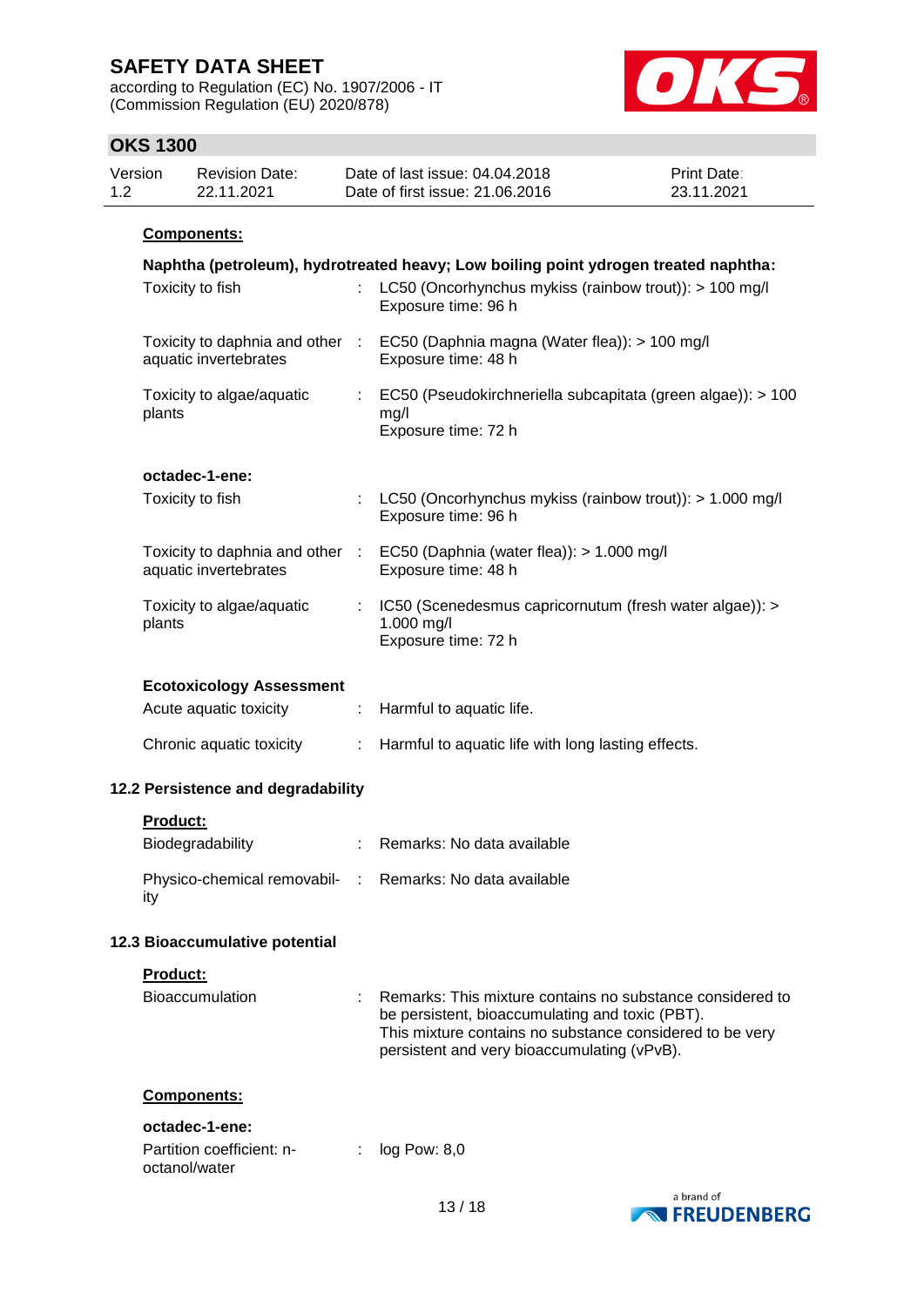according to Regulation (EC) No. 1907/2006 - IT (Commission Regulation (EU) 2020/878)



# **OKS 1300**

| Version | <b>Revision Date:</b> | Date of last issue: 04.04.2018  | <b>Print Date:</b> |
|---------|-----------------------|---------------------------------|--------------------|
| 1.2     | 22.11.2021            | Date of first issue: 21,06,2016 | 23.11.2021         |

### **12.4 Mobility in soil**

| <b>Product:</b>                                    |                              |
|----------------------------------------------------|------------------------------|
| Mobility                                           | : Remarks: No data available |
| Distribution among environ-<br>mental compartments | : Remarks: No data available |

#### **12.5 Results of PBT and vPvB assessment**

| Assessment | : This substance/mixture contains no components considered<br>to be either persistent, bioaccumulative and toxic (PBT), or<br>very persistent and very bioaccumulative (vPvB) at levels of<br>$0.1\%$ or higher |
|------------|-----------------------------------------------------------------------------------------------------------------------------------------------------------------------------------------------------------------|
|            |                                                                                                                                                                                                                 |

### **Components:**

| Naphtha (petroleum), hydrotreated heavy; Low boiling point ydrogen treated naphtha: |  |                                                          |  |  |
|-------------------------------------------------------------------------------------|--|----------------------------------------------------------|--|--|
| Assessment                                                                          |  | : Non-classified PBT substance. Non-classified vPvB sub- |  |  |
|                                                                                     |  | stance.                                                  |  |  |

### **12.6 Endocrine disrupting properties**

| Assessment | The substance/mixture does not contain components consid-<br>t.<br>ered to have endocrine disrupting properties according to<br>REACH Article 57(f) or Commission Delegated regulation<br>(EU) 2017/2100 or Commission Regulation (EU) 2018/605 at<br>levels of 0.1% or higher. |
|------------|---------------------------------------------------------------------------------------------------------------------------------------------------------------------------------------------------------------------------------------------------------------------------------|
|------------|---------------------------------------------------------------------------------------------------------------------------------------------------------------------------------------------------------------------------------------------------------------------------------|

### **12.7 Other adverse effects**

**Product:**

| Additional ecological infor- | No information on ecology is available. |
|------------------------------|-----------------------------------------|
| mation                       |                                         |

### **SECTION 13: Disposal considerations**

| 13.1 Waste treatment methods |                                                                                                                                                                                                                      |
|------------------------------|----------------------------------------------------------------------------------------------------------------------------------------------------------------------------------------------------------------------|
| Product                      | : The product should not be allowed to enter drains, water<br>courses or the soil.<br>Do not dispose of with domestic refuse.<br>Dispose of as hazardous waste in compliance with local and<br>national regulations. |

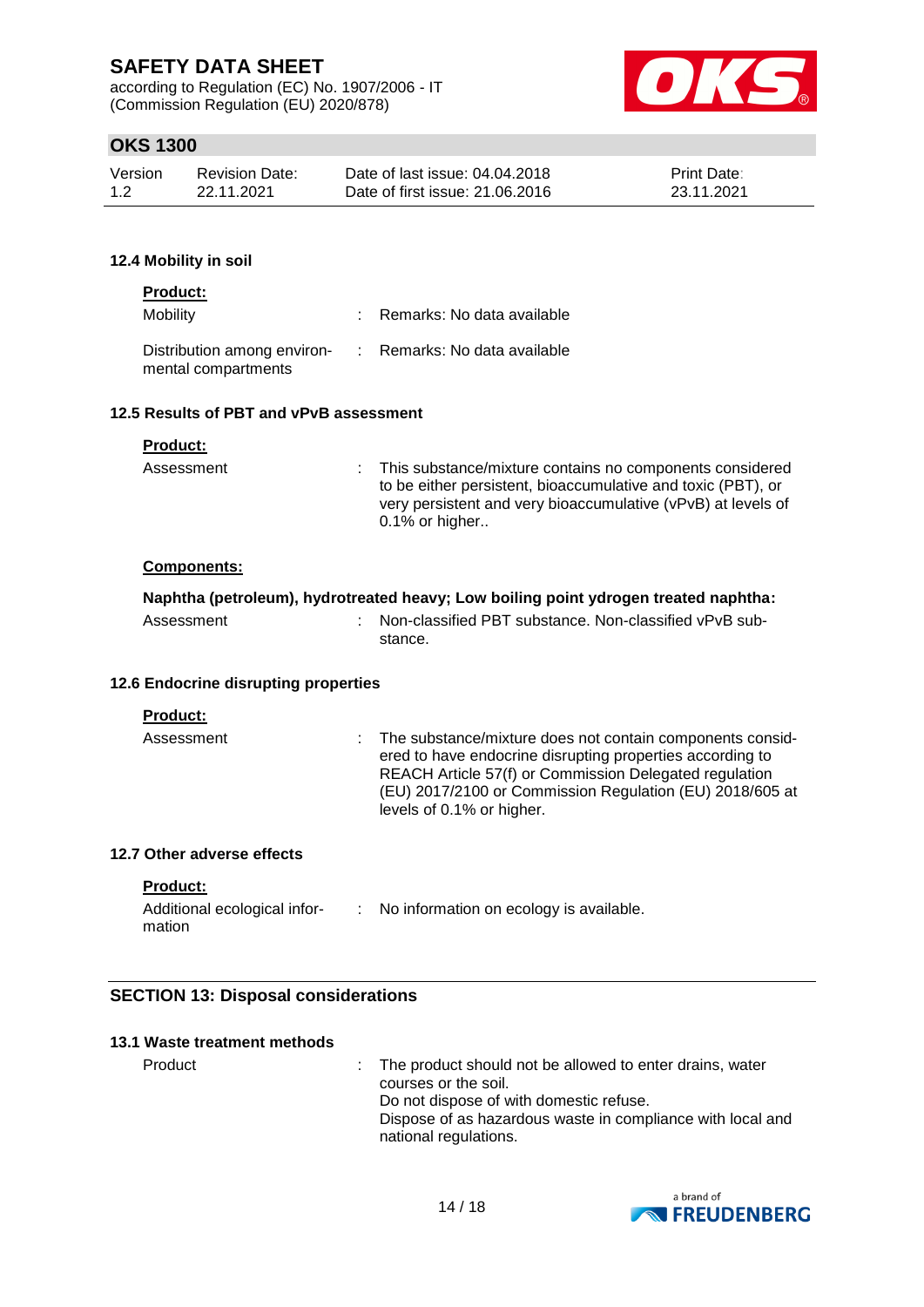according to Regulation (EC) No. 1907/2006 - IT (Commission Regulation (EU) 2020/878)



# **OKS 1300**

| Version<br>1.2 <sub>2</sub> | <b>Revision Date:</b><br>22.11.2021 |                  | Date of last issue: 04.04.2018<br>Date of first issue: 21.06.2016                                                                                                      | <b>Print Date:</b><br>23.11.2021 |
|-----------------------------|-------------------------------------|------------------|------------------------------------------------------------------------------------------------------------------------------------------------------------------------|----------------------------------|
|                             |                                     |                  | Waste codes should be assigned by the user based on the<br>application for which the product was used.                                                                 |                                  |
| Contaminated packaging      |                                     | $\mathbb{Z}^n$ . | Packaging that is not properly emptied must be disposed of as<br>the unused product.<br>Dispose of waste product or used containers according to<br>local regulations. |                                  |
|                             |                                     |                  | The following Waste Codes are only suggestions:                                                                                                                        |                                  |
| Waste Code                  |                                     |                  | used product, unused product<br>14 06 05*, sludges or solid wastes containing other solvents                                                                           |                                  |
|                             |                                     |                  | uncleaned packagings<br>15 01 10, packaging containing residues of or contaminated<br>by hazardous substances                                                          |                                  |

### **SECTION 14: Transport information**

### **14.1 UN number or ID number**

Not regulated as a dangerous good

### **14.2 UN proper shipping name**

Not regulated as a dangerous good

### **14.3 Transport hazard class(es)**

Not regulated as a dangerous good

### **14.4 Packing group**

Not regulated as a dangerous good

### **14.5 Environmental hazards**

Not regulated as a dangerous good

#### **14.6 Special precautions for user**

Not applicable

### **14.7 Maritime transport in bulk according to IMO instruments**

Remarks : Not applicable for product as supplied.

### **SECTION 15: Regulatory information**

### **15.1 Safety, health and environmental regulations/legislation specific for the substance or mixture**

REACH - Candidate List of Substances of Very High Concern for Authorisation (Article 59). : This product does not contain substances of very high concern (Regu-

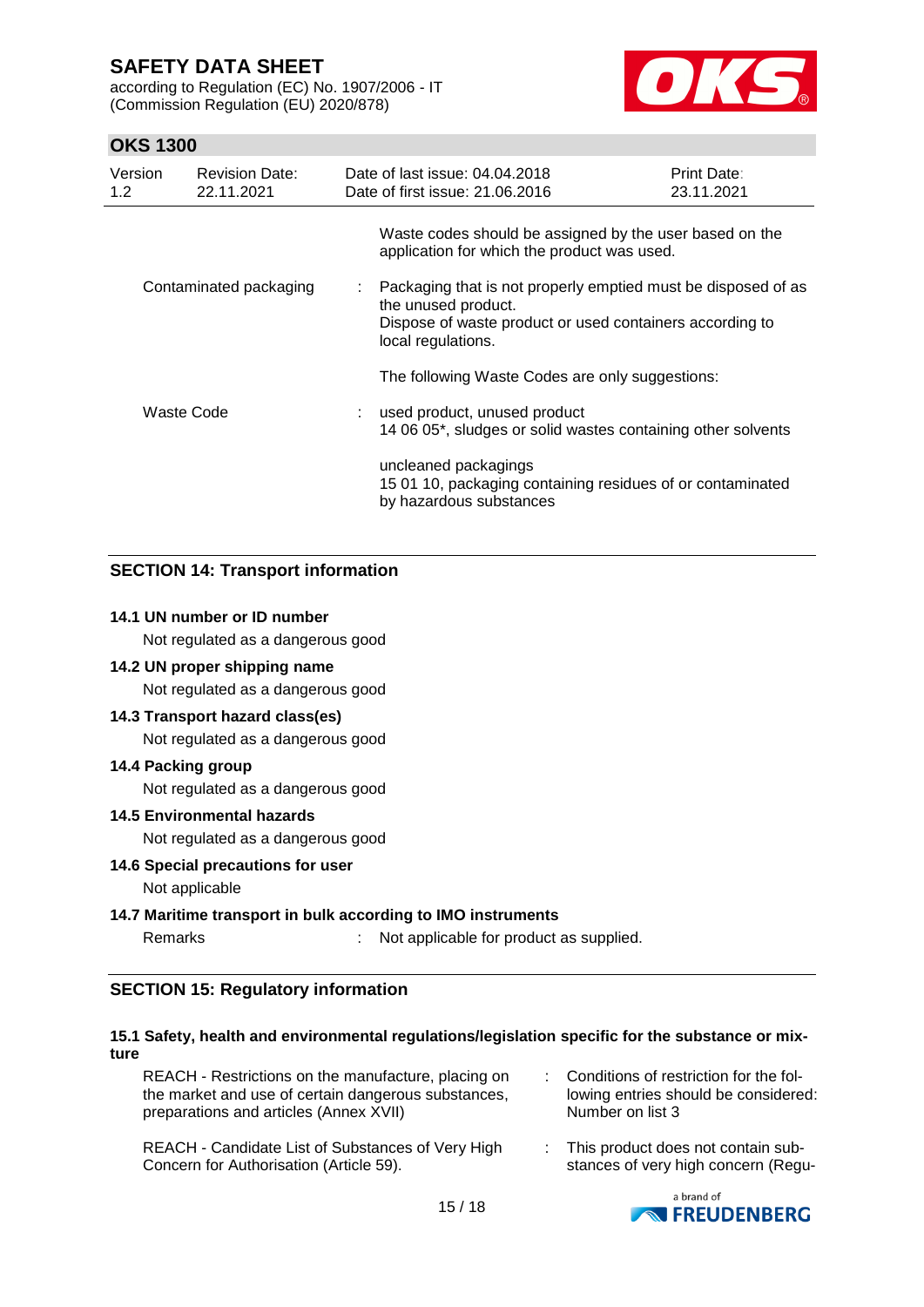according to Regulation (EC) No. 1907/2006 - IT (Commission Regulation (EU) 2020/878)



# **OKS 1300**

| Version<br>1.2 | <b>Revision Date:</b><br>22.11.2021             | Date of last issue: 04.04.2018<br>Date of first issue: 21.06.2016                                            |   | <b>Print Date:</b><br>23.11.2021                                                                                                                                                                                                                                                                                                                                                                                    |
|----------------|-------------------------------------------------|--------------------------------------------------------------------------------------------------------------|---|---------------------------------------------------------------------------------------------------------------------------------------------------------------------------------------------------------------------------------------------------------------------------------------------------------------------------------------------------------------------------------------------------------------------|
|                | (Annex XIV)                                     | REACH - List of substances subject to authorisation                                                          |   | lation (EC) No 1907/2006 (REACH),<br>Article 57).<br>Not applicable                                                                                                                                                                                                                                                                                                                                                 |
|                | plete the ozone layer                           | Regulation (EC) No 1005/2009 on substances that de-                                                          | ÷ | Not applicable                                                                                                                                                                                                                                                                                                                                                                                                      |
|                | tants (recast)                                  | Regulation (EU) 2019/1021 on persistent organic pollu-                                                       | ÷ | Not applicable                                                                                                                                                                                                                                                                                                                                                                                                      |
|                | of dangerous chemicals                          | Regulation (EC) No 649/2012 of the European Parlia-<br>ment and the Council concerning the export and import |   | Not applicable                                                                                                                                                                                                                                                                                                                                                                                                      |
| stances.       | Parliament and of the Council on the control of | Seveso III: Directive 2012/18/EU of the European<br>: 34<br>major-accident hazards involving dangerous sub-  |   | Petroleum products: (a) gasolines<br>and naphthas, (b) kerosenes<br>(including jet fuels), (c) gas oils<br>(including diesel fuels, home<br>heating oils and gas oil blending<br>streams), (d) heavy fuel oils (e)<br>alternative fuels serving the same<br>purposes and with similar proper-<br>ties as regards flammability and<br>environmental hazards as the<br>products referred to in points (a)<br>to $(d)$ |
|                | Volatile organic compounds                      | ÷                                                                                                            |   | Directive 2010/75/EU of 24 November 2010 on industrial<br>emissions (integrated pollution prevention and control)<br>Volatile organic compounds (VOC) content: 91,96 %                                                                                                                                                                                                                                              |

### **Other regulations:**

Legislative Decree April 9,2008, 81 (Implementation of Article 1 of the Law of 3 August 2007, n. 123, concerning the protection of health and safety in the workplace.) and subsequent amendments

Legislative Decree April 3, 2006, n.152, (Environmental standards) and subsequent amendments

Legislative Decree February 6, 2009, 21 (Regulations for the execution of the provisions laid down in Regulation (EC) no. 648/2004 on detergents)

### **15.2 Chemical safety assessment**

This information is not available.

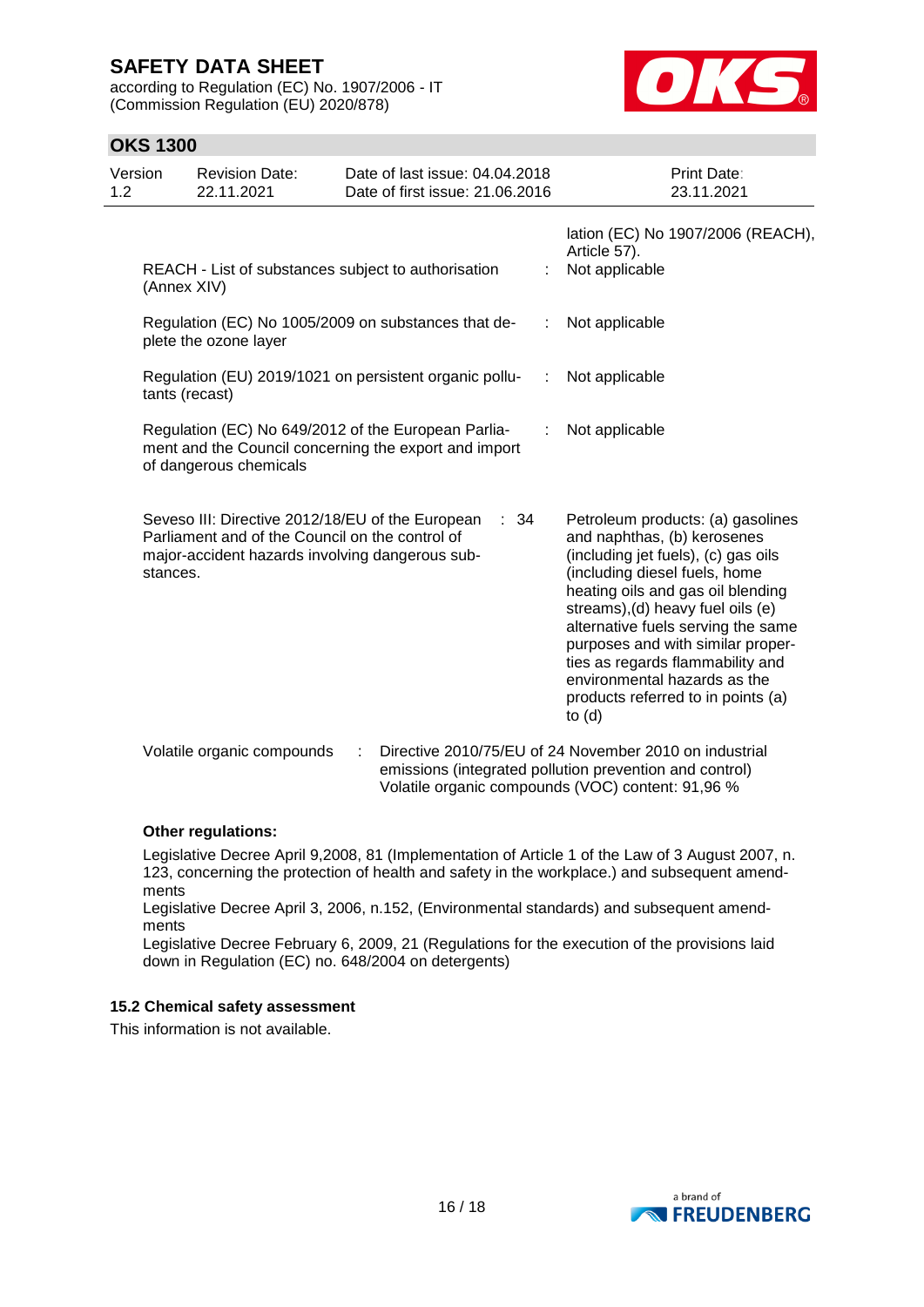according to Regulation (EC) No. 1907/2006 - IT (Commission Regulation (EU) 2020/878)



# **OKS 1300**

| Version | Revision Date: | Date of last issue: 04.04.2018  | <b>Print Date:</b> |
|---------|----------------|---------------------------------|--------------------|
| 1.2     | 22.11.2021     | Date of first issue: 21,06,2016 | 23.11.2021         |

### **SECTION 16: Other information**

| <b>Full text of H-Statements</b> |                                                         |
|----------------------------------|---------------------------------------------------------|
| H <sub>304</sub>                 | May be fatal if swallowed and enters airways.           |
| H412                             | : Harmful to aquatic life with long lasting effects.    |
| EUH066                           | : Repeated exposure may cause skin dryness or cracking. |

#### **Full text of other abbreviations**

Note P : The classification as a carcinogen or mutagen need not apply if it can be shown that the substance contains less than 0,1 % w/w benzene (Einecs No 200-753-7). When the substance is not classified as a carcinogen at least the precautionary statements (P102-)P260- P262-P301 + P310-P331 shall apply. This note applies only to certain complex oil-derived substances in Part 3.

ADN - European Agreement concerning the International Carriage of Dangerous Goods by Inland Waterways; ADR - European Agreement concerning the International Carriage of Dangerous Goods by Road; AIIC - Australian Inventory of Industrial Chemicals; ASTM - American Society for the Testing of Materials; bw - Body weight; CLP - Classification Labelling Packaging Regulation; Regulation (EC) No 1272/2008; CMR - Carcinogen, Mutagen or Reproductive Toxicant; DIN - Standard of the German Institute for Standardisation; DSL - Domestic Substances List (Canada); ECHA - European Chemicals Agency; EC-Number - European Community number; ECx - Concentration associated with x% response; ELx - Loading rate associated with x% response; EmS - Emergency Schedule; ENCS - Existing and New Chemical Substances (Japan); ErCx - Concentration associated with x% growth rate response; GHS - Globally Harmonized System; GLP - Good Laboratory Practice; IARC - International Agency for Research on Cancer; IATA - International Air Transport Association; IBC - International Code for the Construction and Equipment of Ships carrying Dangerous Chemicals in Bulk; IC50 - Half maximal inhibitory concentration; ICAO - International Civil Aviation Organization; IECSC - Inventory of Existing Chemical Substances in China; IMDG - International Maritime Dangerous Goods; IMO - International Maritime Organization; ISHL - Industrial Safety and Health Law (Japan); ISO - International Organisation for Standardization; KECI - Korea Existing Chemicals Inventory; LC50 - Lethal Concentration to 50 % of a test population; LD50 - Lethal Dose to 50% of a test population (Median Lethal Dose); MARPOL - International Convention for the Prevention of Pollution from Ships; n.o.s. - Not Otherwise Specified; NO(A)EC - No Observed (Adverse) Effect Concentration; NO(A)EL - No Observed (Adverse) Effect Level; NOELR - No Observable Effect Loading Rate; NZIoC - New Zealand Inventory of Chemicals; OECD - Organization for Economic Co-operation and Development; OPPTS - Office of Chemical Safety and Pollution Prevention; PBT - Persistent, Bioaccumulative and Toxic substance; PICCS - Philippines Inventory of Chemicals and Chemical Substances; (Q)SAR - (Quantitative) Structure Activity Relationship; REACH - Regulation (EC) No 1907/2006 of the European Parliament and of the Council concerning the Registration, Evaluation, Authorisation and Restriction of Chemicals; RID - Regulations concerning the International Carriage of Dangerous Goods by Rail; SADT - Self-Accelerating Decomposition Temperature; SDS - Safety Data Sheet; SVHC - Substance of Very High Concern; TCSI - Taiwan Chemical Substance Inventory; TRGS - Technical Rule for Hazardous Substances; TSCA - Toxic Substances Control Act (United States); UN - United Nations; vPvB - Very Persistent and Very Bioaccumulative

#### **Further information**